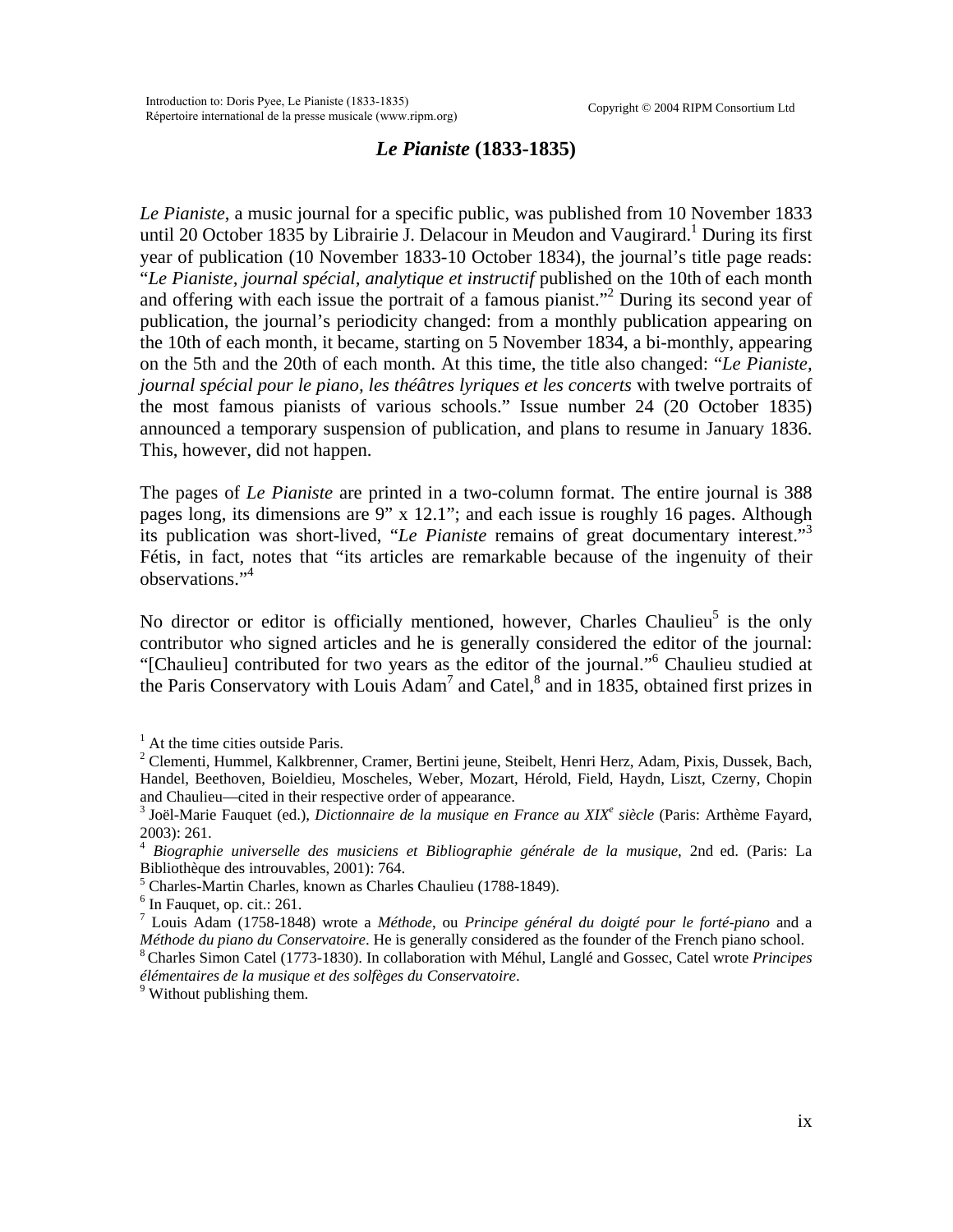harmony and piano. Thereafter, he devoted himself essentially to pedagogy. In 1833, the journal acquired his *Cours analytique de théorie musicale. Ouvrage spécialement destiné aux personnes qui touchent le piano,* and published its nine chapters. *Le Pianiste* also referred to his other pedagogical works:<sup>[9](#page-1-0)</sup> *Le Journal des jeunes pianistes*  $(1833)$ ,<sup>10</sup> *L'École primaire du piano* (1834) the first level of which includes *L'Ante-Méthode*, or *Alphabet du jeune pianiste* and the *Cathéchisme musical*, and the second level, *L'Indispensable* and a *Cours analytique de principes et d'harmonies avec atlas*. [11](#page-1-2) Chaulieu's compositions for the piano, including sonatas and transcriptions of operatic arias, were published by H. Lemoine in Paris.

During its first year of publication, *Le Pianiste* deals exclusively with issues relating to the piano. Each issue begins with the portrait of a pianist.<sup>12</sup> Thereafter follow in a flexible order, "Notices" or biographical notes, "Analyses," "Chroniques," "Annonces motivées," a substantial excerpt of the *Cours analytique de théorie musicale* and "Annonces simples."

The "Notices," appearing at the beginning of the issue, did not necessarily deal with the person featured in the portrait. Certainly following the trend of publishing biographical articles which flourished from the beginning of the century, *Le Pianiste* offers several biographical notices on, for example, the Couperin dynasty,<sup>13</sup> the Bach family,<sup>14</sup> the three Scarlattis<sup>15</sup> and Mozart.<sup>[16](#page-1-7)</sup>

Thereafter frequently appear, "Analyses," consisting of in-depth studies of piano compositions, among which are Chopin's *Études*[17](#page-1-8) and J.-N. Hummel's *Grandes Études*. [18 T](#page-1-9)he qualities of Chopin's *Études* are commented on as follows:

> The first *Étude* greatly facilitates the extension of the right hand ... The 9th does the same for the left hand. The 4th, light, fast and brilliant is an excellent exercise for both hands.<sup>[19](#page-1-10)</sup>

Being pedagogical in nature, the journal's "Analyses" section on occasion contains

 $\overline{a}$ 

<span id="page-1-1"></span><span id="page-1-0"></span><sup>&</sup>lt;sup>10</sup> A monthly publication, the *Journal des jeunes pianistes*, edited and written by H. Lemoine, Ch. Chaulieu and other authors, was published by H. Lemoine in Paris.

<span id="page-1-2"></span>

<span id="page-1-3"></span>

<span id="page-1-4"></span>

<span id="page-1-5"></span>

<span id="page-1-7"></span><span id="page-1-6"></span>

<sup>&</sup>lt;sup>11</sup> In the "Annonces simples," II, no. 14 (20 May 1835): 114.<br><sup>12</sup> See *supra*, note 2.<br><sup>13</sup> Le Pianiste II, no. 9 (5 March 1835): 69-70.<br><sup>14</sup> Le Pianiste II, no. 18 (20 July 1834): 106.<br><sup>15</sup> Le Pianiste II, no. 18 (20 J September 1835): 163-64.<br><sup>17</sup> Le Pianiste [I], no. 1 (November 1833): 5-8.

<span id="page-1-8"></span>

<span id="page-1-9"></span><sup>&</sup>lt;sup>18</sup> *Le Pianiste* [I], no. 3 (January 1834): 37-38.

<span id="page-1-10"></span><sup>19</sup> *Le Pianiste* [I], no. 1 (November 1833): 6.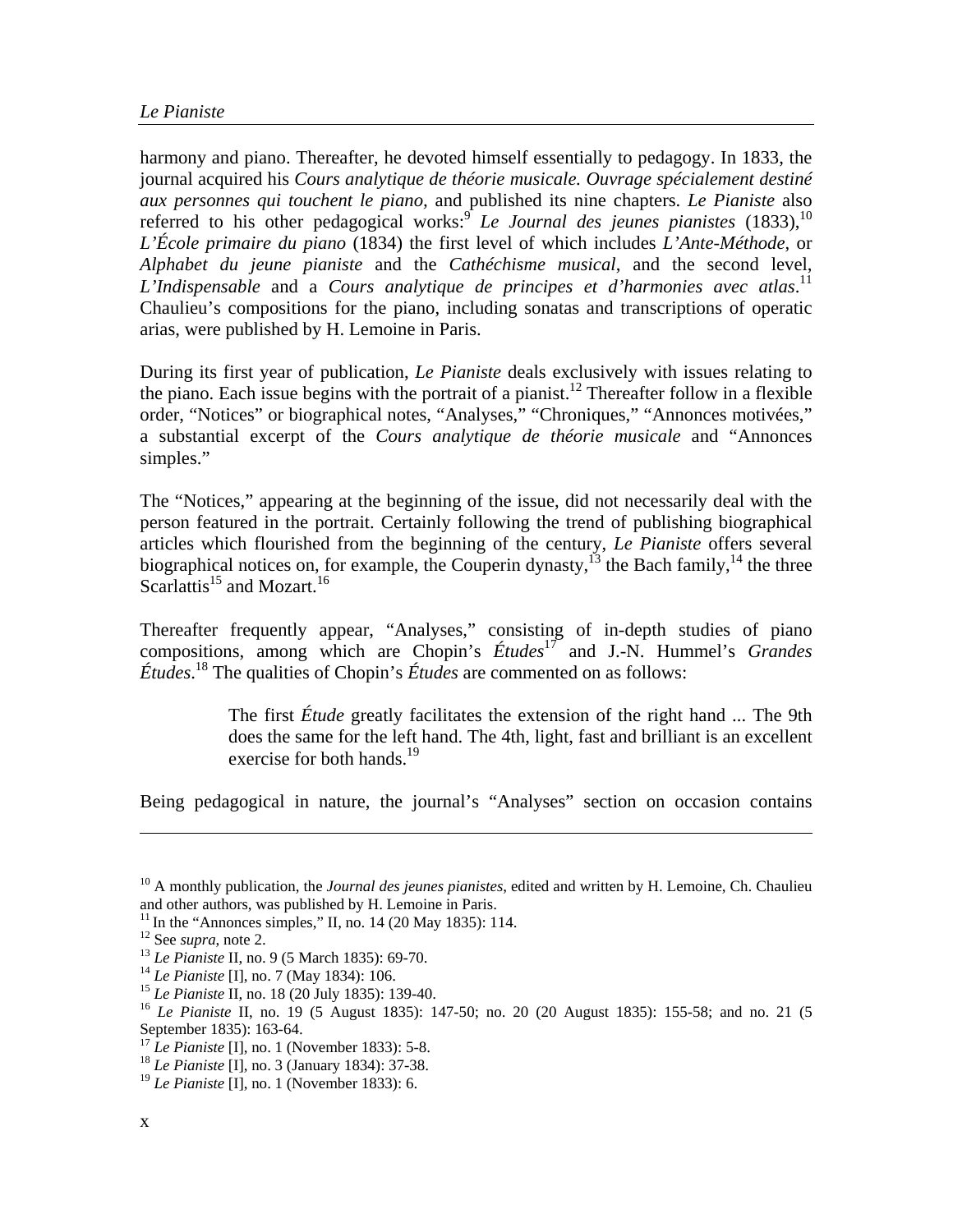reviews of methods. Among these are one by F. Hunten<sup>20</sup> and Brovellio's *Lecons pratiques de musique appliquée à l'enseignement du piano*. [21](#page-2-1)

Concert reviews are featured under the title "Chronique." During the first year of publication, they are limited to either piano concerts—the Colbert *matinées* directed by the Tilmant brothers, concerts in the salons of piano makers like Pape and Petzold, or a joint concert by the keyboard giants F. Liszt and F. Hiller—or else miscellaneous news. For example, the 1835 Conservatory competition, the program of the piano competition, the lists of jury members, of the candidates and of the first prizes winners are commented on in great detail.<sup>22</sup> Moreover, on this occasion, the journal does not hesitate to be highly critical of the jury's decision:

The jury showed on this occasion great recklessness that is

without precedence and quite unforgivable: we can only rebuke such prodigality for it harms those who really deserved the Prize, while diminishing the moral and institutional authority of the Music Conservatory.<sup>[23](#page-2-3)</sup>

In the "Chronique" section, there are also letters of pianists, of editors or of subscribers. Thus, in a letter dated 26 February 1834, the editor Aristide Farrenc mentions an error to the editorial board and rectifies it:

> You express the regret that Mr. Pixis never published piano quintets ... I can see Sir, that you are not aware of ... the great quintet, Op. 99 for piano, violin, viola, cello and double-bass I published six or seven years ago.  $^{24}$  $^{24}$  $^{24}$

> > \* \* \*

At the end of the journal's first year of publication, the editorial board explained the changes the journal will undergo: it will be published on the 5th and the 20th of each month. The pages with two columns will be printed "with small fonts in order to provide as much text as the two pages did before."<sup>25</sup> In addition to the changes in the format and periodicity, the journal contents also changed. The second year of publication reveals the journal's ambition to confine itself no longer to the pianistic world, but rather to cover the musical world at large. Three new sections are introduced: "Archives musicales," "Anecdotes," and "Concert Reviews."

After the portrait a new section, "Archives musicales," appears:

<span id="page-2-0"></span>

<span id="page-2-2"></span><span id="page-2-1"></span>

<sup>&</sup>lt;sup>20</sup> *Le Pianiste* [I], no. 2 (December 1833): 20-22.<br><sup>21</sup> *Le Pianiste* [I], no. 3 (January 1834): 34-35.<br><sup>22</sup> "Concours du Conservatoire de musique," *Le Pianiste* [I], no. 10 (August 1834): 161-70.<br><sup>23</sup> *Le Pianiste* [I

<span id="page-2-3"></span>

<span id="page-2-4"></span>

<span id="page-2-5"></span><sup>&</sup>lt;sup>25</sup> Excerpt from the "Prospectus," *Le Pianiste* [I], no. 12 (October 1834): 177-78.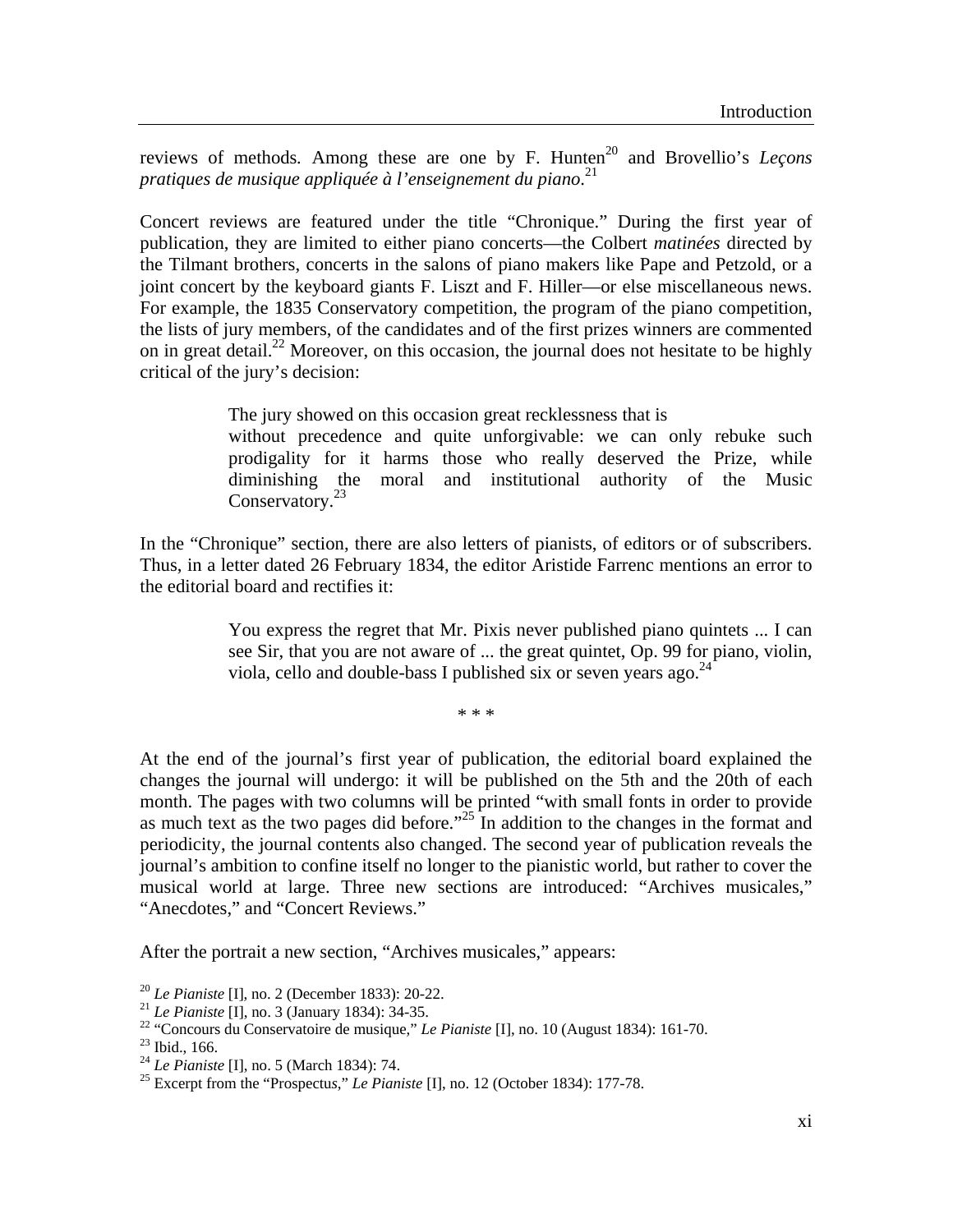This section, for which *Le Pianiste* owns unpublished documents belonging only to its archives, will offer a series of articles of the greatest interest on ancient music of all times.  $26<sup>26</sup>$  $26<sup>26</sup>$ 

The journal allows its readers to profit from its important archives by publishing them in this section. Here, the articles appear in the form of letters, addressed to a lady and signed Z., which deal with music history in Egypt, $27$  and with "the current state of music in Germany and Italy."<sup>28</sup>

Another new section, "Anecdotes," appears quite regularly. As the title suggests this is a sometimes quite humorous section relating, for example, Beethoven's lack of talent as a  $\cosh^{29}$  or how Mozart made great fun of a stupid audience by condescending to its poor musical taste. $30$ 

Concert reviews—rather than appearing in the "Chronique" section—now appear either under the name of the theater where the performance took place: "Opéra-Comique," "Théâtre-Italien," etc., or under the section "Concerts."

Concert reviews now deal with Berlioz's works, the Société musicale, the Concerts des Champs-Élysées, and the *première* of Halévy's *La Juive* on 23 February 1835 at the Académie royale de musique.<sup>31</sup> More numerous than the first year, the "Chroniques" offer a good survey of contemporary musical life. Also, the journal's editorial board does not refrain from expressing its opinion. For example, issue number 5 of year two opens an offensive against Berlioz "whose music is a non understandable and impossible noise."<sup>32</sup> Moreover if Chopin, Hiller, Steibelt and Beethoven are highly praised, Czerny is greatly criticized for his mania of producing "the greatest number of notes in a given time,"[33](#page-3-7) thus joining what the editors refer to as "*pianistes mécaniciens*":

> For some fifteen years, there has been in Paris a monochromatic school composed of *pianistes mécaniciens* who prize the notes above the music, the letter before the meaning. This school pretends to combine the genres of Liszt and Czerny, because it bangs the keyboard like one and rushes over the keys like the other. $34$

<span id="page-3-1"></span><span id="page-3-0"></span>

<sup>&</sup>lt;sup>26</sup> Ibid.<br><sup>27</sup> *Le Pianiste* II, no. 2 (20 November 1834): 9-11.

<span id="page-3-2"></span><sup>&</sup>lt;sup>28</sup> *Le Pianiste* II, no. 6 (20 January 1835): 43-46; no. 7 (5 February 1835): 51-54; and no. 8 (20 February 1835): 61-63.

<span id="page-3-4"></span><span id="page-3-3"></span>

<sup>&</sup>lt;sup>29</sup> *Le Pianiste* II, no. 5 (5 December 1834): 19-21.<br>
<sup>30</sup> *Le Pianiste* [I], no. 23 (5 October 1835): 183-84.<br>
<sup>31</sup> *Le Pianiste* II, no. 9 (5 March 1835): 69.<br>
<sup>32</sup> *Le Pianiste* II, no. 5 (5 January 1835): 37.<br>
<sup>33</sup>

<span id="page-3-5"></span>

<span id="page-3-6"></span>

<span id="page-3-7"></span>

<span id="page-3-8"></span>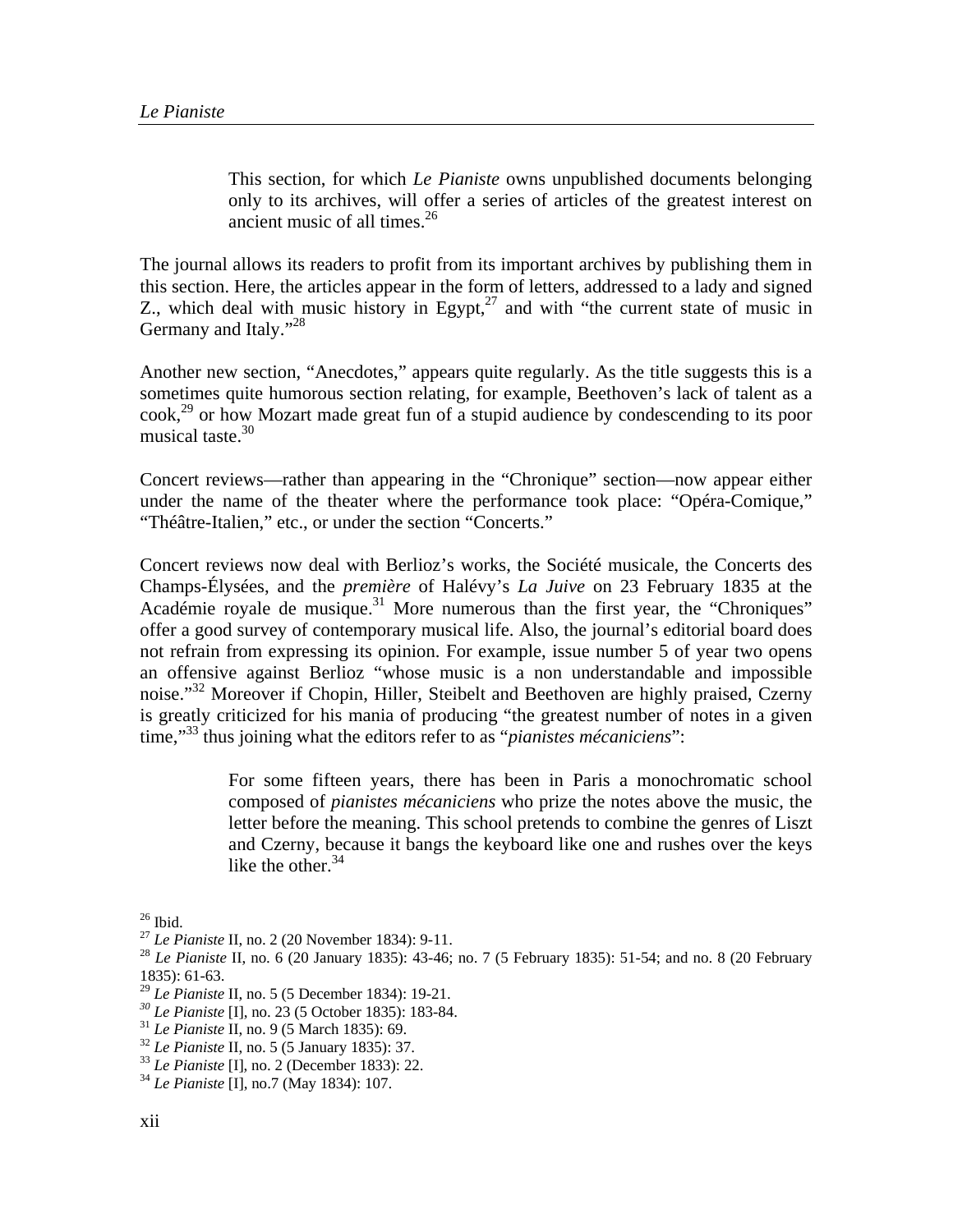\* \* \*

During its entire publication, *Le Pianiste* was eager to keep its readers abreast of the latest published musical scores, and listed their titles in two sections: "Annonces motivées" and "Annonces simples." The former included a few analytical notes, such as those that announced the publication of two Impromptus, Op. 90 by Schubert:

> We could not recommend enough these two *opuscules* to our young subscribers, which differ in style, but are both excellent; one ... consists of a melody in the genre of those that one sang in the North, intertwined with ritornello-like choruses with charming modulations; a mournful aura prevailing over the entire piece makes it particularly fit for pianists liking intimate music; the other one is fast, light, even brilliant and is more likely to be enjoyed in the *salon*. [35](#page-4-0)

The "Annonces simples" offer a list of piano scores, original compositions for the piano or transcriptions of arias from lyrical works. The indication of the price of the score is followed by its difficulty of performance level. This level is established according to a scale, the *Musico-mètre* ranging from 1 "very easy" to 12, the "nec plus ultra." Level 6 is of an "average difficulty, salon-like," 10 is "very difficult." On various occasions, several examples of works corresponding to these levels are given in the journal. Moreover, the last page of the 5 November 1834 issue gathers together—under the title "Musico-mètre, Échelle de proportion pour mesurer la difficulté des morceaux de piano"—the twelve levels of difficulty with their definition and with titles of works corresponding to them. It would be too lengthy to reproduce these here, but we can mention, as an indication, that, in the first article on Mozart, the difficulty level of his piano works is noted as ranging from 7 to 9. $36$ 

In assessing a level of difficulty to the piano scores, *Le Pianiste* reflects the importance of piano practice in the nineteenth century:

> In spite of the diversity of schools, one constant element emerges from the various methods for piano in the nineteenth century: a very strong interest in technique, the perfection of which is reached through practicing exercises. To acquire technique while playing works is inconceivable in the nineteenth century, which sees in technique, that is, mastering touch, articulation, and fingering, a purpose in itself. $37$

Beyond pedagogy, the journal covers the improvements made to the piano by various

<span id="page-4-0"></span><sup>35</sup> *Le Pianiste* [I], no. 10 (20 March 1835): 81. 36 *Le Pianiste* II, no. 19 (5 August 1835): 147. 37 In Fauquet, op. cit., 967.

<span id="page-4-1"></span>

<span id="page-4-2"></span>